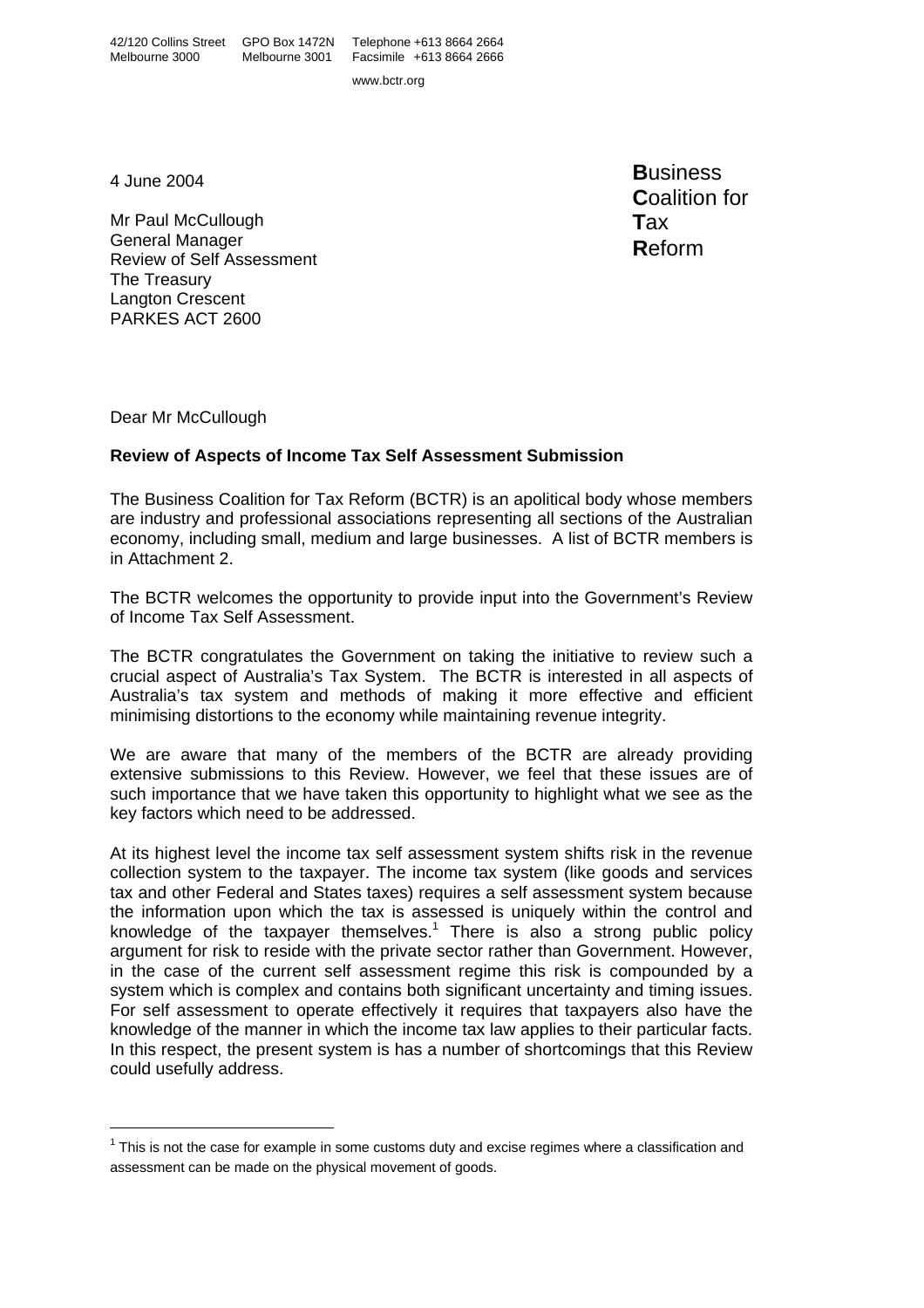At the broad economic level, our tax system needs to have revenue integrity and must minimise distortions to normal business practice. Uncertainty and time delays can create significant dead weight costs to the economy. These costs must be minimised wherever possible. It is our hope that this review will go a substantial way towards achieving this outcome.

From the feedback provided by our Members it is clear that there is a high level of complexity and uncertainty surrounding the operation of both the income tax laws and the associated compliance processes. This complexity and uncertainty damages the self assessment system compromising not only efficiency but also equity.

The BCTR aims to promote ten principles for Australia's taxation system. These are:

- 1. The tax system should be simple, transparent and should minimise uncertainty.
- 2. The design, administration and operation of the tax system should be undertaken with full and effective consultation with relevant stakeholders including the business community.
- 3. The tax system should fairly balance the need to protect the taxation revenue base with the principles of a good tax system, i.e. efficiency, fairness (horizontal and vertical equity), simplicity, clarity, certainty and low compliance costs.
- 4. The tax system should enhance competitiveness by providing a climate conducive to improved investment in Australia and from Australia for Australian-based entities and individuals.
- 5. Indirect taxation at the state and territory level should be more efficient and competitive.
- 6. The pattern of Federal/State financial relations should be transparent, efficient and sustainable.
- 7. The tax treatment for savings should be consistent with an overall savings policy that encourages the sustainability of strong, ongoing growth.
- 8. The tax, and social security, treatment of personal income and fringe benefits should conform to the principles of fairness, efficiency and simplicity.
- 9. The tax system should avoid the double taxation of business income and provide relief for all business expenses.
- 10. The tax system should not impede organisational restructuring.

In addition to these ten general principles, a number of which are directly relevant to a review of income tax self assessment, the BCTR submits the following specific principles upon which an effective system of self assessment should operate: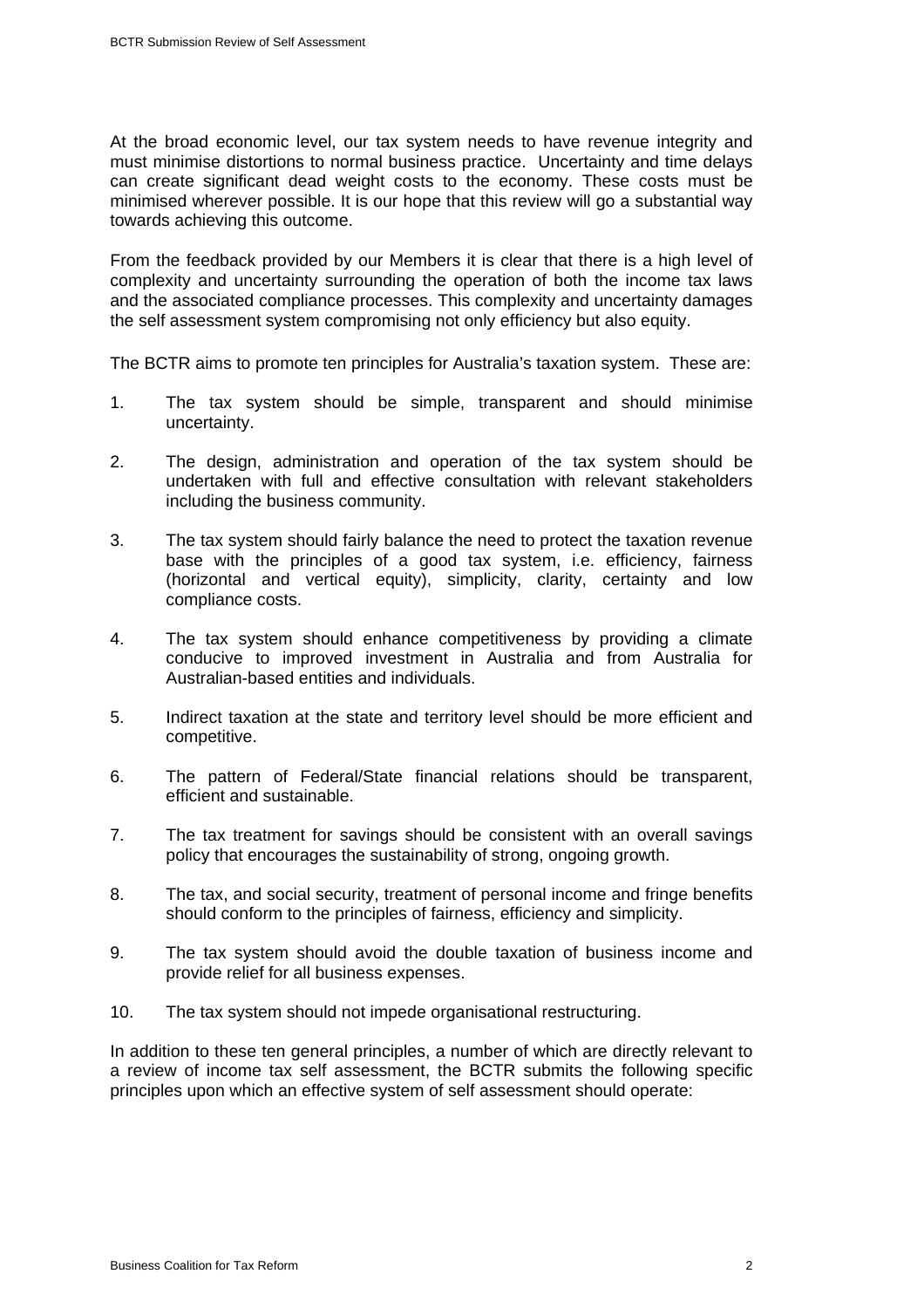- 1. The income tax laws to should be sufficiently clear and certain to ensure that taxpayers are able to ascertain the extent of their obligations and comply with those obligations;
- 2. Parliament must enact protections for taxpayers (in the form of safe-harbours, derogations and similar mechanisms) in any case where compliance with the strict requirements of the law would be unreasonable;
- 3. Whatever the period of statutory limitation on the ATO amending assessments might be, sanctions be introduced if the ATO seeks to override those limitations by threat of arbitrary amendment within the statutory timeframe;
- 4. The legislative regime, compliance obligations and recourse to accurate and timely ATO advice should operate to facilitate taxpayers voluntary compliance with the law and the minimisation of taxpayer risk. In particular, the penalties and rulings system needs to be adapted to recognise taxpayer risk.

Thank you again for this opportunity to comment on the Review of Aspects of Income Tax Self Assessment Submission. Attached is the Submission by the BCTR covering some of the above issue in more detail. The BCTR would be happy to discuss these issues further. Freya Marsden, BCTR Secretariat, can be contacted on 03 8664 2609 to arrange a meeting.

Yours sincerely

**John Stanhope**  Chairman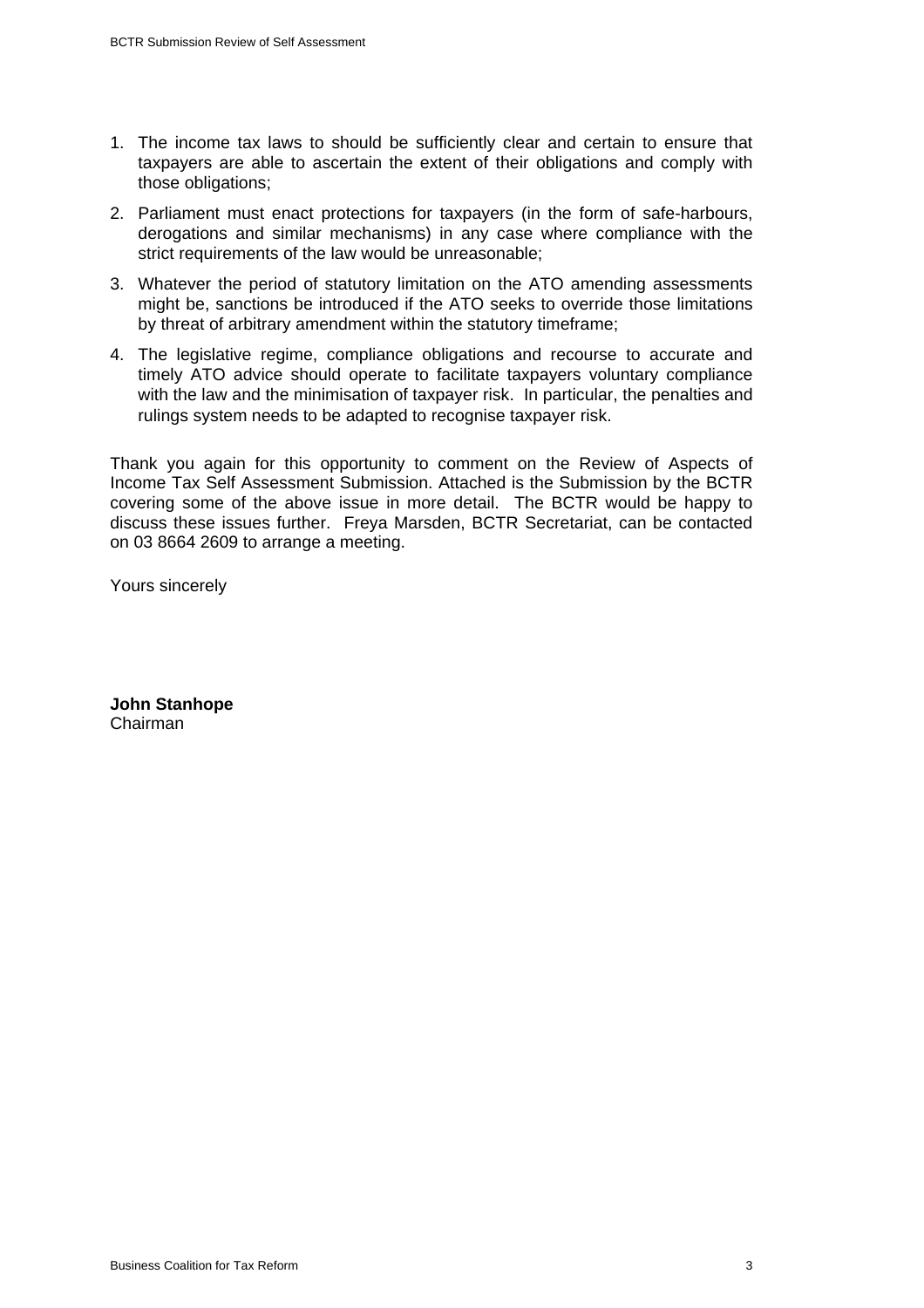### **REVIEW OF ASPECTS OF INCOME TAX SELF ASSESSMENT**

#### **BUSINESS COALITION FOR TAX REFORM SUBMISSION TO TREASURY**

## **INTRODUCTION**

The Business Coalition for Tax Reform remains committed the tax reform environment and initiatives which are a necessary part of the continued modernisation of the Australian tax system. To ensure that Australia has an internationally competitive tax system, it has been necessary to undertake significant reform including that initiated through the Ralph Review of Business Taxation, the reform of Australia's indirect tax system and the reform of Australia's international tax system. It is important for Australia's continued growth that the Australian government continue to monitor Australia's international competitiveness and undertake reform.

Given that the Australian tax environment has undergone rapid and extensive change since self assessment was introduced, it is necessary to consider some of the policy settings around the tax administration system generally, and to review whether self assessment is achieving its objectives.

BCTR considers that there are various strategic issues which require action in the course of ensuring that our self assessment system delivers on its objectives. The tax system needs to remain workable and acceptable to Australian taxpayers, without the tensions that have occurred in the last few years.

A high level of certainty for taxpayers as to their income tax position is required for a system of self assessment of taxation liability to operate effectively. Certainty is significantly diminished where law is unclear and open to multiple interpretations or where it is only partially enacted. Certainty is equally important in how the law is administered. Guidance by the Australian Taxation Office (ATO) that is unclear, contradictory, or incomplete will fundamentally reduce the certainty of the framework in which the taxpayer operates. Unfortunately a lack of certainty exists in all of these areas in the current system.

In a number of areas in our current system there are mechanisms for increasing the level of certainty for taxpayers. However, the impact of these is lessening when clarification cannot be provided in a timely manner. The commercial cost of uncertainty and risk is compounded by the cost of delay.

These three aspects, lack of:

- $\triangleright$  certainty in the law
- $\triangleright$  certainty in administration; and
- $\triangleright$  timeliness of ATO advice,

are exacerbated by the current penalty regime. The penalty system, we believe, includes the general interest charge (GIC) which goes further than the principle of the cost of borrowing. The GIC therefore acts as a pseudo penalty regime but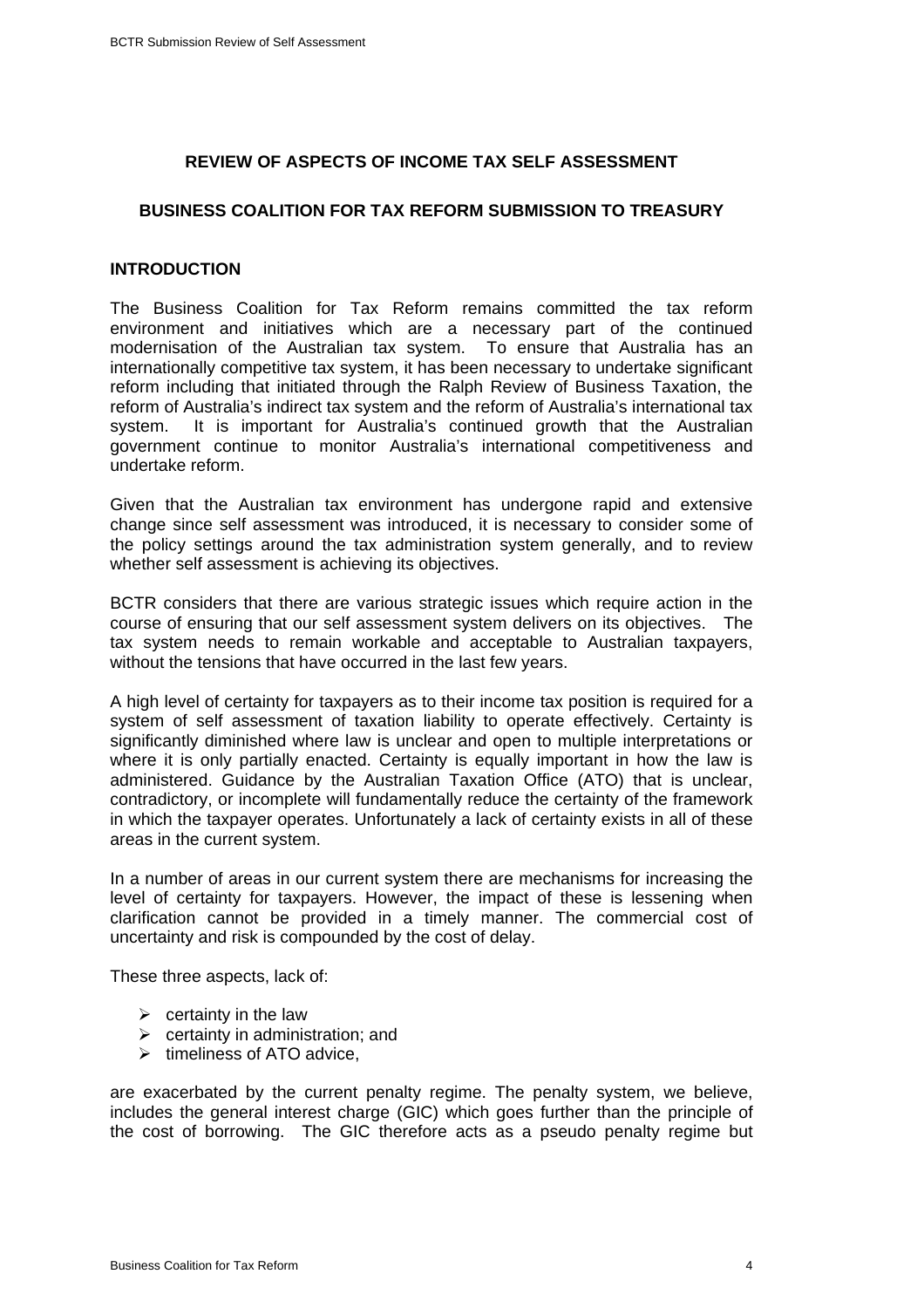without many of the systems of redress. The result of these four aspects is an inequitable outcome for taxpayers.

## **SELF ASSESSMENT IN THE HISTORICAL CONTEXT**

The Treasurer, in announcing the Review of Aspects of Income Tax Self Assessment stated that the aim of the review was to identify whether the laws achieve a fair balance between protecting the rights of individual taxpayers and protecting the revenue for the benefit of the whole Australian community.

Chapter 1 of the discussion paper released in March 2004 discusses the nature of the current self assessment system and compares it with what the paper describes as the "full assessment system" it replaced. The BCTR, in making its submission, observes that the legislative changes made in 1986-87 and subsequently did not involve a substantial change, in practice, to the rights and obligations of taxpayers. Since at least the 1960's Australia has operated a system of income tax that requires taxpayers to calculate their taxable incomes and to be subject to penalties where calculations proved to be incorrect.

Whilst there was a legislative mechanism to protect taxpayers from amendment where a full and true disclosure had been made, in practice, full and true disclosure of all material facts was the exception rather than the rule. Further, in reality, in all but a miniscule number of cases, the process of assessment within the ATO was not able to be undertaken in possession of all relevant facts.

Accordingly, the system of assessment that operated prior to the changes in 1986-87 was in fact, if not in legislative form, one of self assessment where the taxpayer was exposed to the risk of amendment and penalties in the event that the income tax return lodged was incorrect.

The main thrusts of the legislative reforms in 1986-87 were therefore threefold:

- the Commissioner was legislatively authorised in making an assessment to accept statements of assessable income, allowable deductions and rebates in the return lodged by the taxpayer;
- a taxpayer's right to rely on the full and true disclosure to protect itself from subsequent amendment was removed; and
- where the Commissioner was required to exercise a discretion in making an assessment, the exercise of that discretion on objection against assessment was deemed to be made at the time the assessment was made.

The discussion paper indicates that the law was changed to provide a mechanism for taxpayers to seek advice when a return was lodged. In fact, this statutory device<sup>[2](#page-4-0)</sup> was inserted during the passage of the Bill through Senate and, if the practice had been taken advantage of by taxpayers, would have defeated the entire object of the "self assessment" provisions.

The move to self assessment was, therefore, at least partly motivated by a strategic decision to reallocate resources from assessment to audit and investigation. This change in approach was more an acceptance of the reality that assessments were

<span id="page-4-0"></span> $\overline{2}$  $2$  Refer Subsection 169A(2) of the ITAA 36.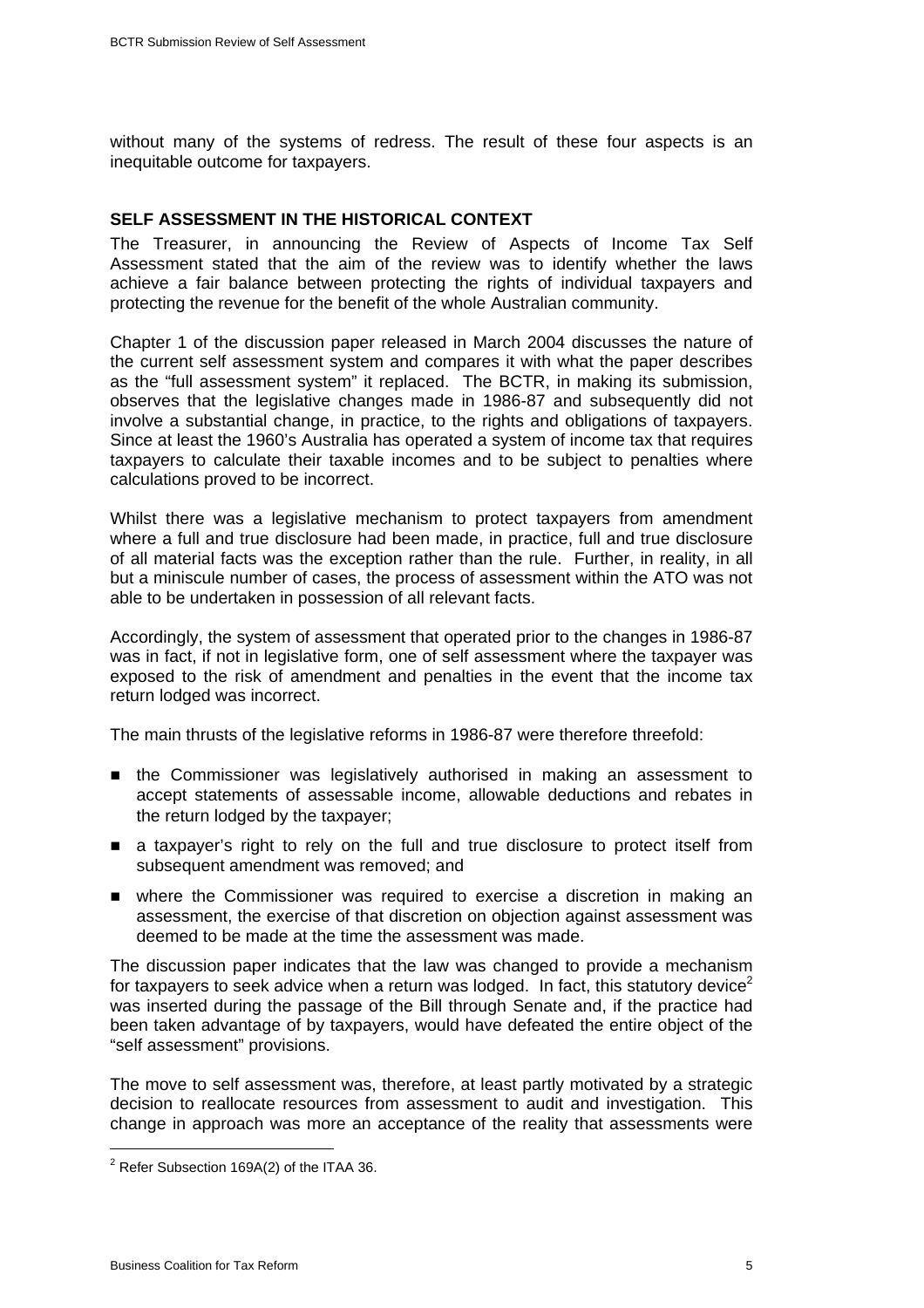no longer being made than a policy decision to make taxpayers more responsible for the accuracy of their income tax returns.

Just as the making of a full and true disclosure under the full assessment regime was not practical nor practised in the vast majority of cases, so too, the binding rulings regime introduced in 1992 has not afforded the taxpaying community with the degree of protection that it needs.

## **ISSUES AND SOLUTIONS**

There are a number of areas in the design and implementation and administration of tax law which can be addressed to provide immediate benefits for commercial activity and the economy over all.

## **Enhancing Certainty in the Law**

Although the Government has undertaken steps to address issues of 'legislation by press release' the speed in which legislation can be passed remains an issue for commercial activity. This is clearly a difficult area to address because it goes to the heart of the Government's significant legislative backlog and no guarantee that measures will be passed in parliament as they were announced or that there will not be a different technical interpretation through the drafting process.

Resolving this issue will require a range of solutions but could include:

- $\triangleright$  finding methods of fast tracking certain tax legislation through the lengthy parliamentary processes, especially technical corrections, perhaps through designated 'technical corrections' bills;
- $\triangleright$  encouraging parliament to indicate early what their position on the broad policy of the proposed tax law change will be;
- $\triangleright$  a statement from the ATO on how they will treat the issue in the interim period between announcement and before the law is taken through parliament enacted, amended or defeated.

A related issue is where legislation does not fully reflect the intended policy and requires technical correction, or where minor compliance improvements have been identified through practice. This leaves open the question of whether the taxpayer applies what is the agreed policy or the exact letter of the law, particularly where it is clear that the law will be amended. *As suggested above we recommend that a 'technical corrections' bill be used where there are no questions of policy in order to provide more rapid certainty.* 

#### **Enhancing Certainty in Administration and Removing Time Delays**

We believe that this function of the ATO appears under 'resourced'. The recent aggressive move to resource those areas of the ATO which are focused on compliance and audit has not been matched by similar resourcing of ATO officers in ensuring accurate, consistent and timely advice. This comes at a cost to commercial behaviour and therefore the economy. There needs to be a stronger focus on providing guidance to taxpayers and the examination of taxpayer affairs needs to be done in a way that is current (with consequences for the existing management). Undue delay does not provide the right incentives or results for revenue integrity or for commercial certainty. A key aspect of this is the response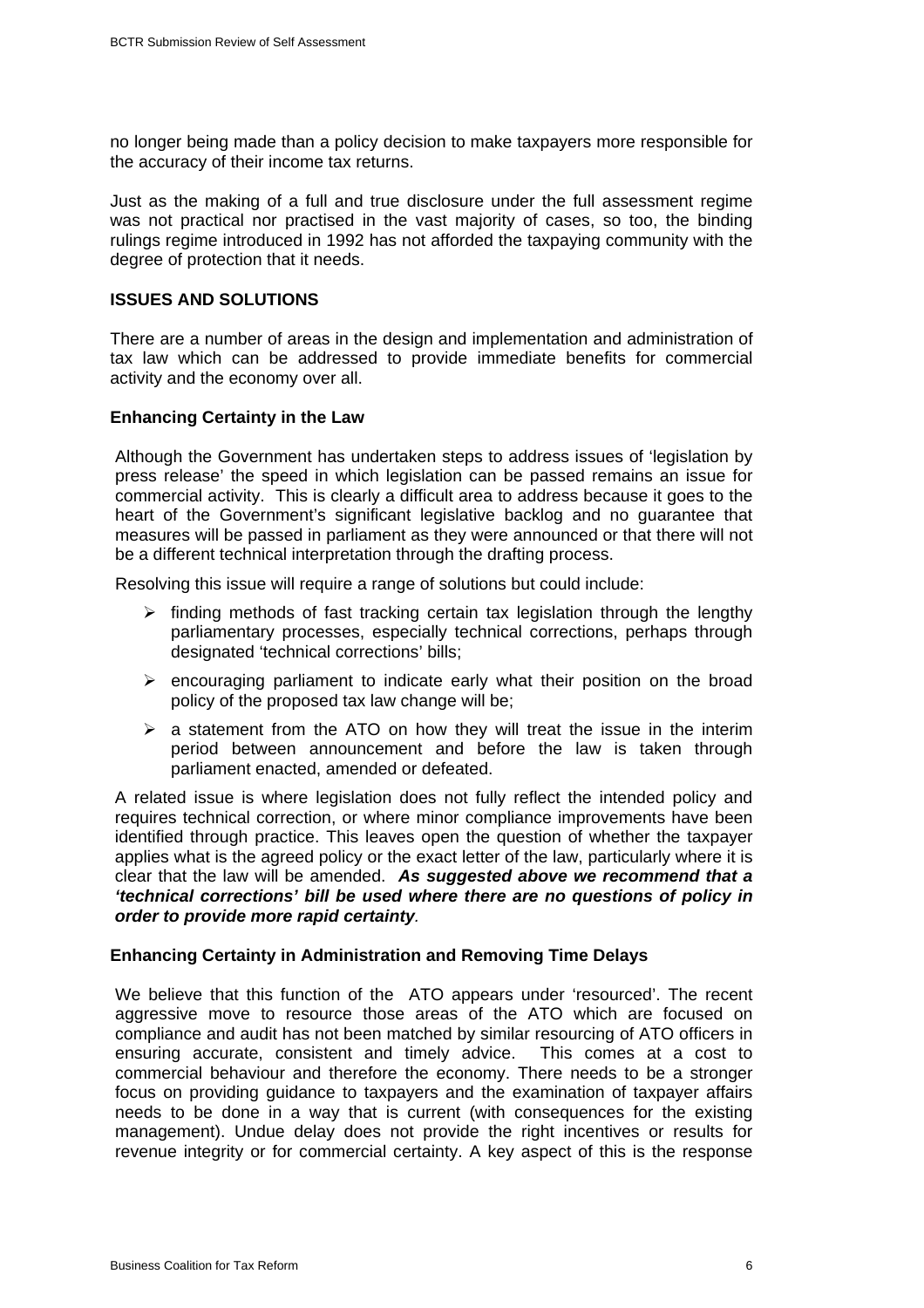times to the private binding ruling requests and the accuracy, reliability and timeliness of responses to general enquiries.

Given the general trend in the commercial world to efficiency, and timely execution rather than having issues remain unresolved for many years, taxpayers have enormous difficulties with perceived delays by the ATOATO in reaching decisions, and in reviewing income tax returns.

#### *Streamline ATO Advice*

In relation to ATO decision making processes, BCTR is not in a position to understand precisely the internal decision making structures and processes of the ATO but our input is as follows:

- $\triangleright$  The ATO has, understandably various quality assurance processes, and various probity and governance processes. However it does appear that these processes all delay the issue of guidance in a form which taxpayers can use. There is a need for stronger ATO processes designed to issue advice and rulings in a timely manner.
- $\triangleright$  The ATO does issue various quidance materials, reference manuals, fact sheets, tax rulings and determinations, ATO interpretive decisions, and also has its register of private binding rulings. BCTR understands this material was intended to be clearly accessible by all members of the public. Unfortunately this array of guidance material does tend to create confusion given that various "products" appear to have different status, involving a combination of:
	- o legally binding material
	- o administratively binding material
	- o guidance material not binding

Taxpayers do not have a clear overview of the various strands of guidance materials.

BCTR believes that this series of actions, no doubt inadvertent on the part of the ATO adds to taxpayer confusion, and indeed we wonder whether it meets the objectives of the ATO itself. **BCTR recommends a streamlining of the guidance material so that taxpayers know:** 

- o **what is legally binding**
- o **what is guidance material which is administratively binding (and we have further recommendations below)**
- o **what material represents mere discussion around tax issues, which may be of benefit to taxpayers but is intended in no way to bind the ATO**.

# *Remove Retrospectivity*

In relation to administratively binding and legally binding material, BCTR urges Treasury, Government and the ATO to provide an environment where revised ATO positions are operative on a prospective basis and not retrospectively.

BCTR recognises that a focus on prospective dates of effect might be argued by the ATO as representing a risk to the revenue. However, BCTR notes that Government operates on the basis of prospective changes in tax law except in the rarest of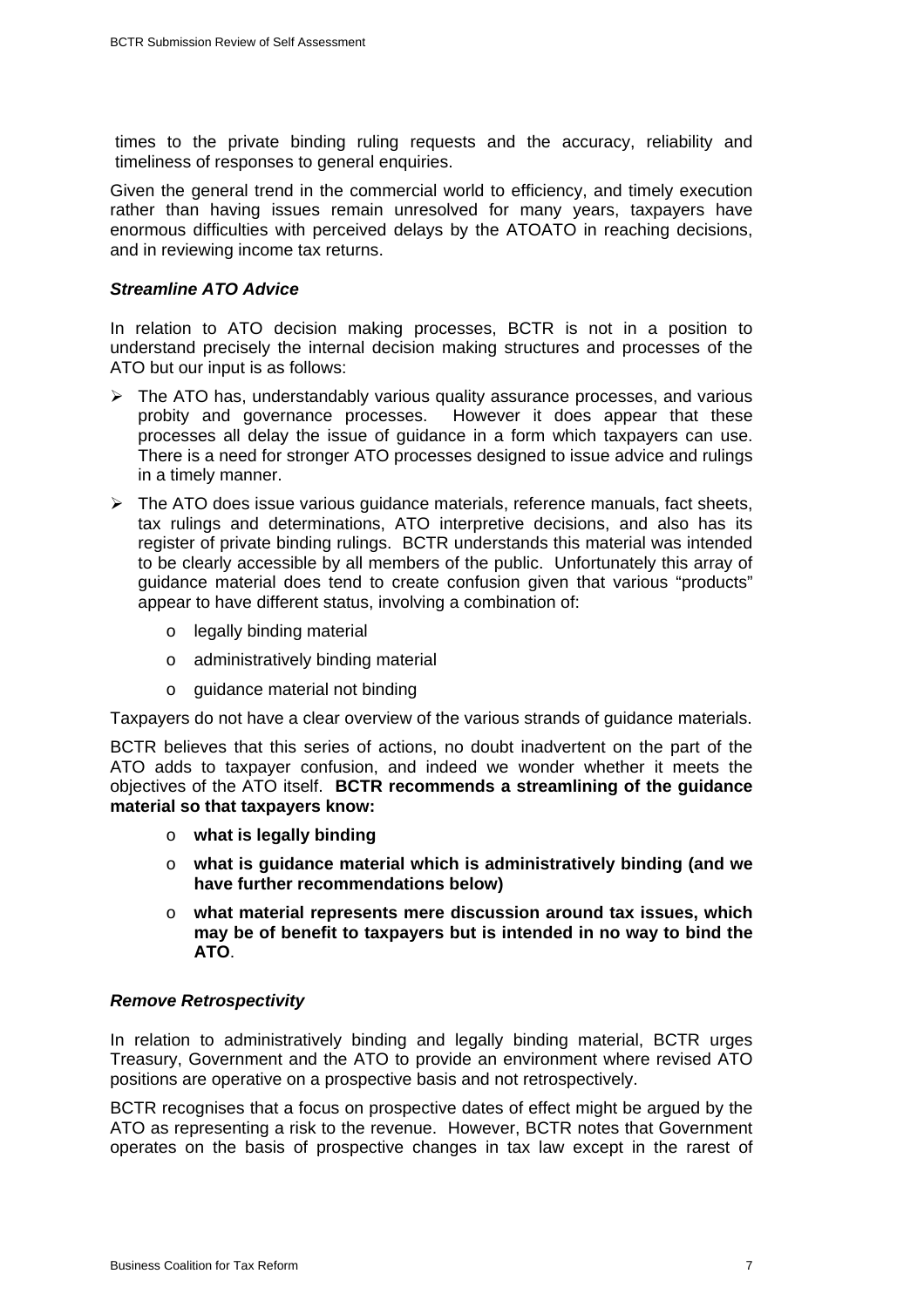cases, on the basis that retrospective taxation is anathema to public policy. In that environment, BCTR considers that:

- ¾ **The ATO, if it has a concern about particular arrangements or directions of taxpayer behaviour, should clearly announce its concerns by way of a mechanism similar to taxpayer alerts**, where the ATO puts taxpayers on notice about particular arrangements.
- $\triangleright$  Where a particular arrangement is NOT the subject of a taxpayer alert and thus taxpayers have no indication of ATO thinking, then **ATO positions ought to be prospective in their effect, or have their retrospective affect limited to the income of the last year of income**. The precise retrospective effect timetable is a matter for development in a consultative manner balancing the needs for revenue integrity and compliance costs. However BCTR emphasises that ATO changes of position on a retrospective basis, even where these are signalled in court cases and represent "the law as it was always meant to apply" do add significant compliance overlays onto the tax system and appear to us inconsistent with the policy settings of a self assessment regime.

BCTR agrees with the proposition that ATO guidance, at the small – taxpayer deminimus level, ought to be legally binding. That is, for a particular category of taxpayer or for a particular category of tax issue, taxpayers ought not to have the risk (which is costly both for ATO and for taxpayers) of changes of position by the ATO.

The setting of the benchmark gets to the heart of who is not a sophisticated taxpayer. The benchmark might be set at a taxable income level, but turnover or gross income is a better reflection of a taxpayers 'complexity' of issues. The benchmark for the Simplified Tax System is a possibility although the STS eligibility turnover of \$1 million is already considered to be too low, so a higher turnover should be used. The CGT small business concession is too problematic to apply and ICAA suggested considering the \$20 million turnover threshold for monthly BAS lodgement.

The precise benchmark below which ATO advice should be legally binding is an issue in which BCTR can be involved. The STS threshold is attractive if the amount were lifted for this purpose.

BCTR considers that private binding rulings issued by the ATO represent, in relation to more complex areas, no more than ATO opinions. Given the environment of ongoing tax reform, ongoing change, and ongoing uncertainty:

- $\triangleright$  Private binding rulings should not have any penalty imposed in relation to failure to follow that PBR.
- $\triangleright$  If the ATO wants to know if taxpayers are not following PBRs then the ATO can develop an appropriate process to identify taxpayers which have sought and not followed PBRs. The ATO can then address the relevant action in an appropriate manner, which should not in the view of BCTR involve imposition of penalties.

**BCTR recommends that the ATO should in its approach to public rulings and public guidance, transparently identify any areas where there is uncertainty or unresolved law.**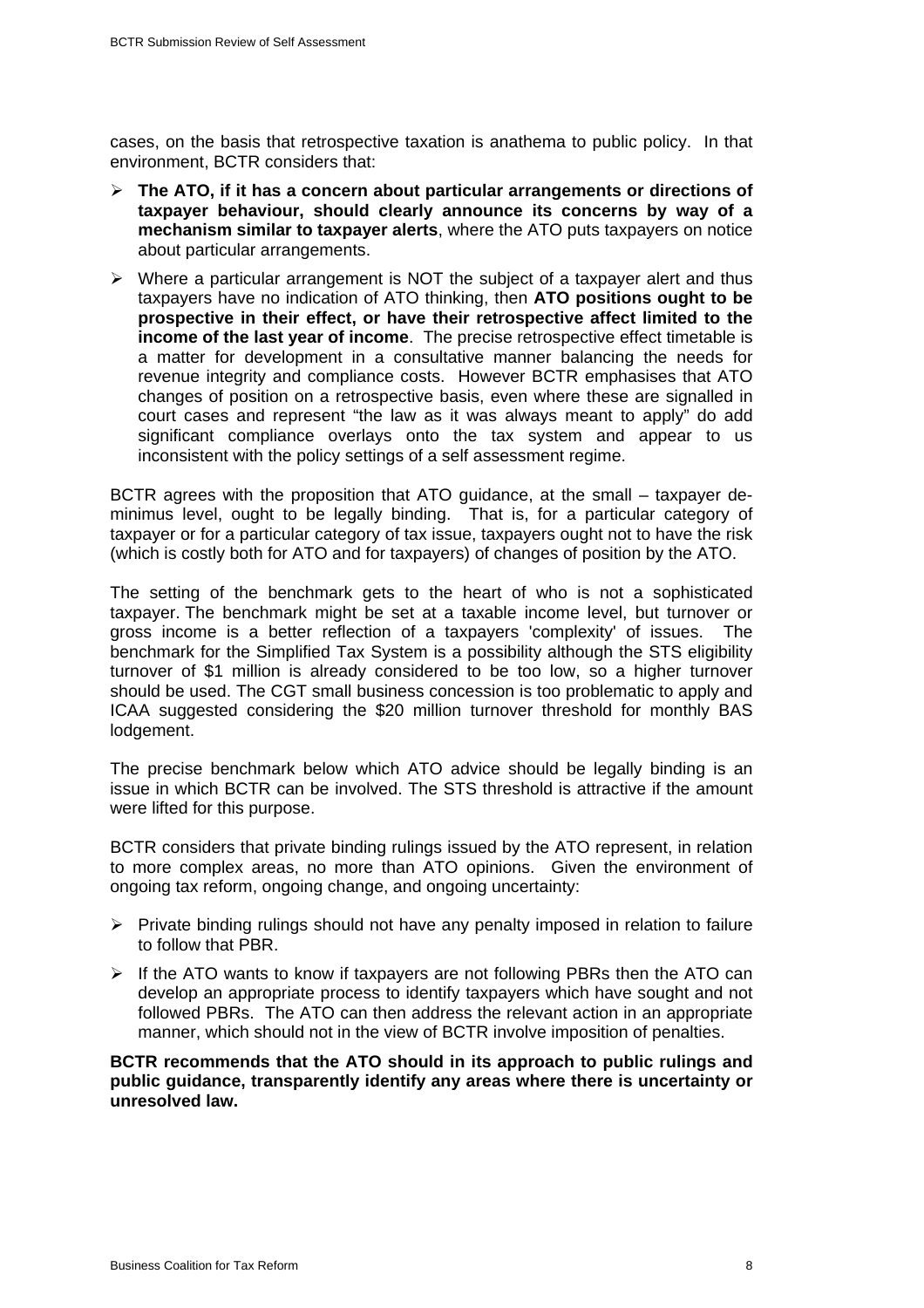BCTR does not intend this to in any way pressure Government or Treasury in relation to tax law, although BCTR does recommend some areas for improvement later in this submission.

Rather BCTR considers that the key issues are for taxpayers in a self assessment environment to have clear understanding of the tax environment in which they find themselves. That is, in a self assessment environment, where the design of the system places the primary compliance obligation onto taxpayers, it is bad public policy for taxpayers to not be aware of uncertainty in the law, and not to be aware of unresolved issues so that taxpayers can know where they must take their own views. For taxpayers to be denied a transparent understanding of the state of the tax law puts additional pressure onto taxpayers, and can affect their relationships with their advisers in that taxpayers may consider that the responsibility for ambiguity or lack of clarity is the fault of their advisers.

BCTR considers that the issues around unresolved technical corrections and issues in the law can be addressed by a clearer technical corrections process which can be instituted by Government and Treasury. This process can be developed in consultations.

However, it is clear that the continued highly desirable reform of the Australian tax system must involve at least two strains of policy development:

- $\triangleright$  Ongoing initiation of new measures and their implementation, which may require more than one Bill
- $\triangleright$  Ongoing technical corrections which will include points of details about interaction of a new policy development with pre-existing areas of the law. That ongoing implementation and technical corrections requires clear action in a self assessment regime, otherwise the progressive increase in uncertainty and ambiguity will over time increase the frustration for taxpayers and will tend to choke the system.

While this is not the primary focus of this submission, BCTR believes that there could be merit in Treasury, perhaps with the assistance of the Board, considering the best practice in relation to the management of, after the primary reform is introduced, of:

- $\triangleright$  The more minor but important implementation issues and interactions with other pre-existing areas of the law
- $\triangleright$  The management of technical corrections.

#### **Actions might include:**

- ¾ **Greater reliance on Government announcements which will be followed by legislation when developed** (we note for example the excellent initiative of Assistant Treasurer Senator Helen Coonan and Treasury in relation to consolidation where on 4 December 2003 Senator Coonan issued a press release about adding further clarity to the law, with a release of 30 short Treasury papers explaining the Government's intent, which papers are progressively being converted into legislation).
- ¾ **An annual 'technical corrections' bill, with a transparent pre announced program and request for general input from the community.**

#### *Reviews and Assessments*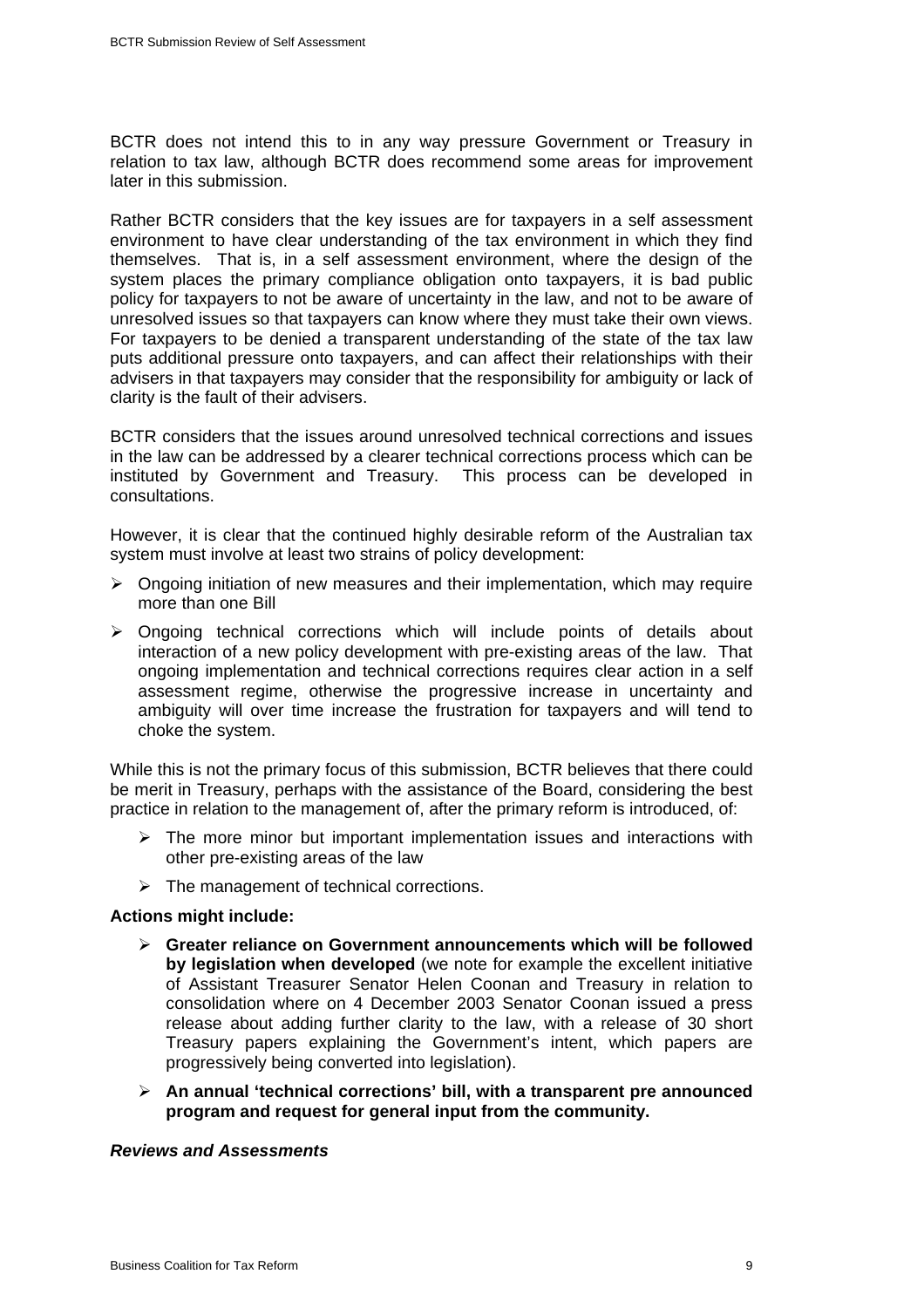BCTR considers that, in order to enhance the system of self assessment and the need for taxpayer certainty, the ATO must be current in its reviews of taxpayers affairs by way of reviews, tax audits, risk reviews and so on.

If the ATO takes years to initiate reviews of taxpayers' affairs and to issue assessments, then:

- $\triangleright$  Taxpayers do not precisely know their position
- $\triangleright$  ATO signals of its positions in relation to various unresolved issues are delayed, so that the ATO cannot influence the behaviour of other taxpayers.
- $\triangleright$  Litigation and resolution of issues in the courts (where necessary) is delayed
- $\triangleright$  Input to Government about necessary tax reforms is delayed.

BCTR notes that, surprisingly, there are large numbers of Heads of Tax where the four year period for amendment of assessments does not apply. The four year period is extended to six years in relation to transactions potentially the subject of the anti-avoidance regime (Part IVA), but surprisingly there are unlimited amendment periods in relation to an extremely large array of tax matters, contained in Section 170 of the Income Tax Assessment Act 1936. These unlimited amendment powers are in sub-sections (10) (10AA), (10AB) and (10A) and a 6-year extension in subsection (13) and a list of the relevant Heads of Tax subject to unlimited amendment powers is pages long.

BCTR considers that having such unlimited powers of amendment is:

- $\triangleright$  Inequitable for taxpayers
- $\triangleright$  Does not send the correct signals to the Taxation Office to be current in its review of taxpayer tax compliance
- $\triangleright$  Creates problems for tax administration generally.

**For this reason BCTR believes that there should be an across the board limitation of all open periods for amendment of assessments to a four year period**. If Treasury considers that this requires more detailed study, then BCTR and its constituent organisations are interested in participating.

If it is considered that a uniform four year period will raise challenges in terms of ATO resources, then these need to be clearly identified, and it may be appropriate for a review of the operation of the ATO and its resourcing and allocation of staff.

BCTR agrees that in relation to a particular small category of taxpayers that there is merit in reducing the ATO review period to two years. The same benchmark for defining small taxpayers ought to apply as for purposes of ATO advice being legally binding (discussed above).

BCTR agrees with the proposition that the period of review in relation to taxpayers having tax losses should not be unlimited as it currently is, and that a standard four year period (or two year period for small taxpayers) should apply.

# **Penalties**

If taxpayers have a high-penalty or high—general interest charge (GIC) environment overlaid over ambiguous tax law, then taxpayers are unjustly penalised for the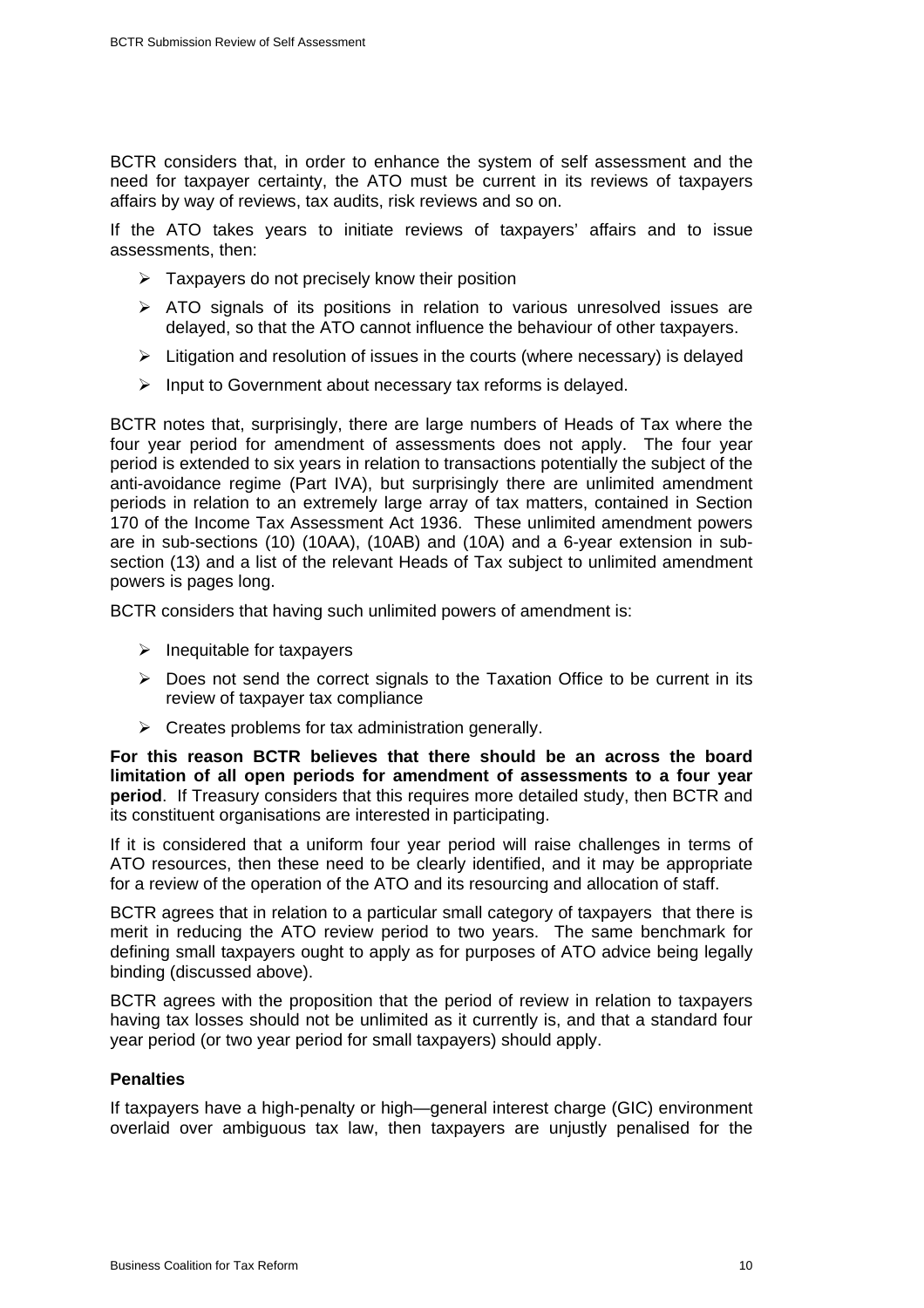consequences of ambiguity and uncertainty in the tax law. It is clear that the GIC regime, introduced in 1999, now requires adjustment.

The GIC was not introduced as a penalty, and penalties for wilful reckless or unsustainable taxpayer positions in their income tax affairs are the subject of a separate well developed penalty regime. GIC was introduced as an administrative codification of various taxes imposed for late payment of tax, and should not operate as an additional source of penalty.

The design of the GIC has a very high headline rate of GIC (benchmark rate plus a 7% loading, tax deductible to business taxpayers) subject to remission by the ATO but only in rare circumstances. The ATO interprets the words of the legislation to restrict its remissions of GIC. As a result taxpayers have very high basic tax exposures under GIC unless and until the ATO remits. Given the restrictive approach of the ATO to remission of GIC, taxpayers have unacceptably high exposures. This discourages voluntary compliance where a taxpayer may discover an honest mistake some time in the future and consider making a debit amended assessment request.

This tension is worsened by the fact that, where a tax dispute arises, the ATO may impose multiple heads of taxation in order to protect its position, and as a result a taxpayer might have two or three or more different tax liabilities in relation to the same dispute. This can cause the tax in dispute in relation to a transaction very often to exceed the value of the deduction sought or income not included. GIC then accrues in relation to each of the multiple heads of taxation, thus further acting to intimidate taxpayers. An action here, clearly in the control of the ATO, is for a clear policy articulation of the ATO approach in relation to taxpayers' true exposures for multiple adjustments and GIC in relation to the same dispute – to identify the real tax in dispute.

**The BCTR recommends the basic GIC policy be recalibrated, and for GIC to be imposed at a commercial interest rate, and not a penal interest rate subject to rare or uncertain powers of remission by the ATO.**